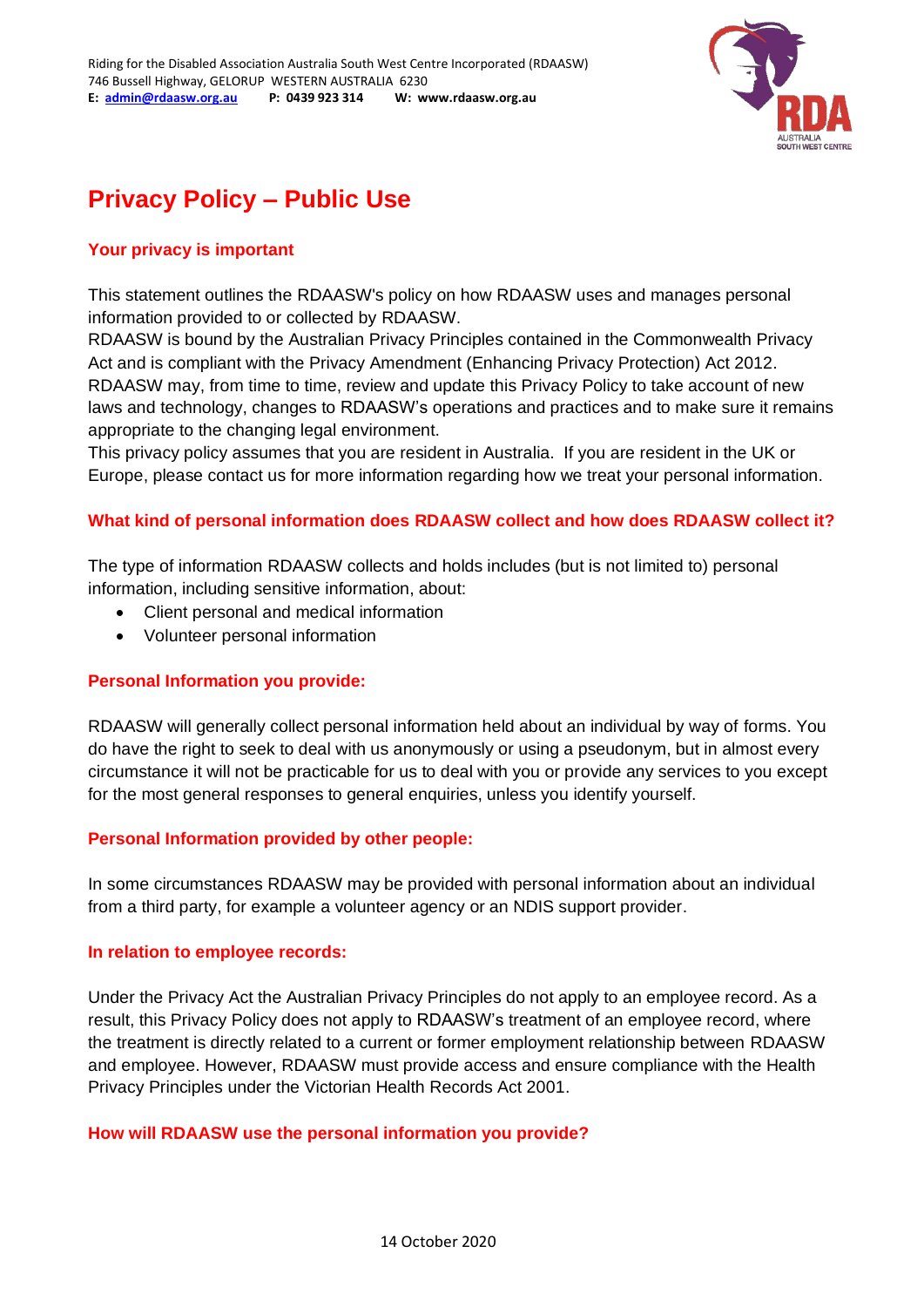

RDAASW will use personal information it collects from you for the primary purpose of collection, and for such other secondary purposes that are related to the primary purpose of collection and reasonably expected, or to which you have consented.

In relation to direct marketing, RDAASW will use your personal information for direct marketing where you have provided that information, and you are likely to expect direct marketing: only then you will be sent direct marketing containing an opt out. If we use your personal information obtained from elsewhere we will still send you direct marketing information where you have consented and which will also contain an opt out. We will always obtain your consent to use sensitive information as the basis for any of our direct marketing.

We may use video surveillance for security purposes and the footage will be used only by RDAASW and by the providers of our security services for security purposes. Surveillance videos are not used by RDAASW for other purposes and the footage is not publicly available. Surveillance cameras are not located in any bathrooms or change room facilities.

## **Job applicants, employees and contractors:**

In relation to personal information of job applicants, employees and contractors, RDAASW's primary purpose of collection is to assess and (if successful) to engage the applicant, staff member or contractor, as the case may be.

The purposes for which RDAASW uses personal information of job applicants, employees and contractors include:

- for insurance purposes;
- for job application purposes:
- to satisfy RDAASW's legal obligations.

Where RDAASW receives unsolicited job applications these will usually be dealt with in accordance with the unsolicited personal information requirements of the Privacy Act.

#### **Volunteers:**

RDAASW also obtains personal information about volunteers who assist RDAASW in its functions or conduct associated activities, such as to enable RDAASW and the volunteers to work together.

#### **Marketing and fundraising:**

RDAASW treats marketing and seeking donations for the future growth and development of RDAASW as important. Personal information held by RDAASW may be disclosed to an organisation that assists in RDAASW's fundraising.

#### **Who might RDAASW disclose personal information to?**

RDAASW may disclose personal information, including sensitive information, held about an individual to: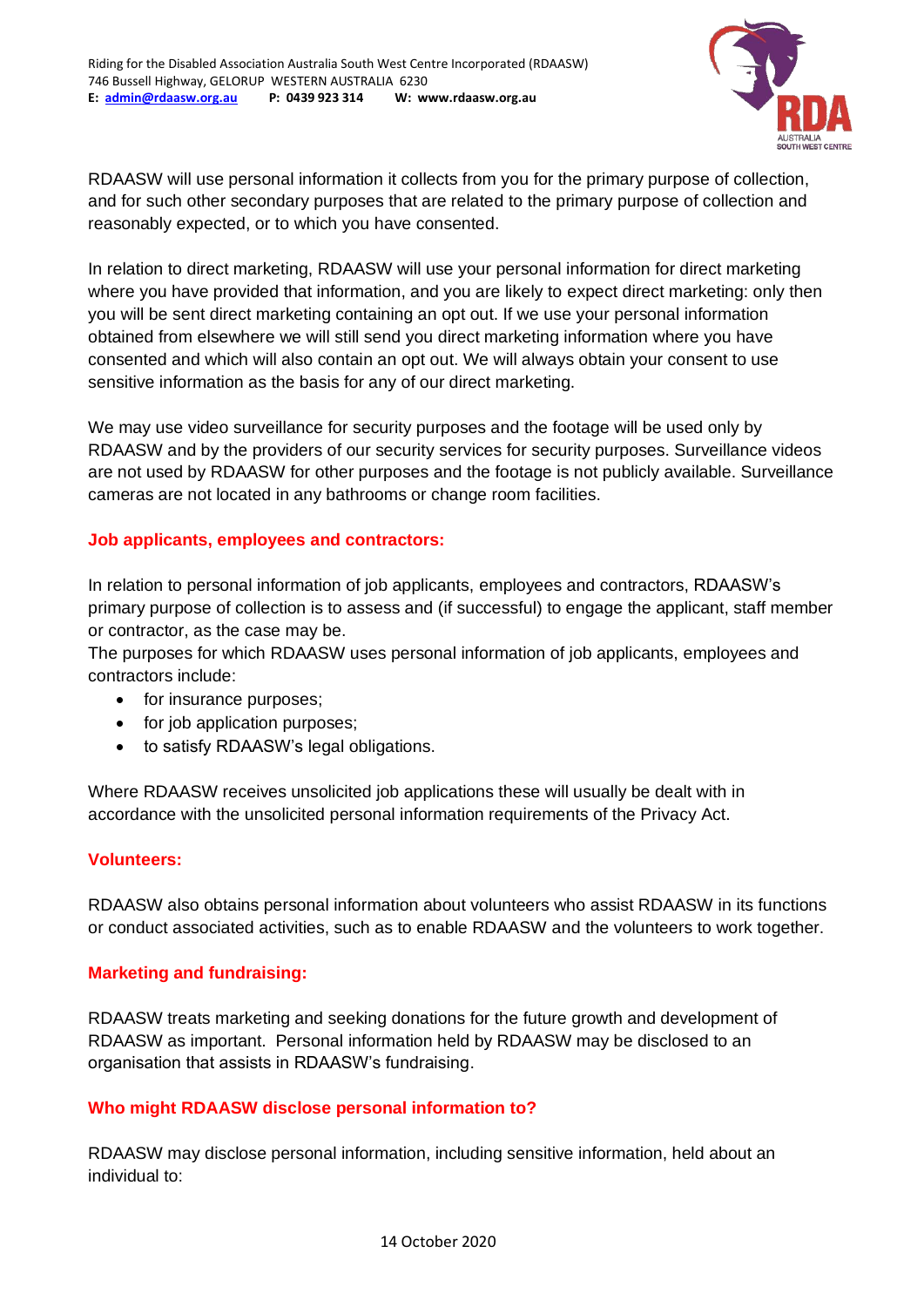

- government departments;
- people providing services to RDAASW, and
- anyone you authorise RDAASW to disclose information to.

#### **Sending information overseas:**

RDAASW will not send personal information about an individual outside Australia without:

- obtaining the consent of the individual (in some cases this consent will be implied); or
- otherwise complying with the Australian Privacy Principles or other applicable privacy legislation.
- We use IT cloud services from Microsoft in the USA.

#### **How does RDAASW treat sensitive information?**

In referring to 'sensitive information', RDAASW means:

"information relating to a person's racial ethnic origin, political opinions, religion, trade union or other professional or trade association membership, sexual preferences or criminal record, that is also personal information; and health information about an individual".

Sensitive information will be used and disclosed only for the purpose for which it was provided or a directly related secondary purpose, unless you agree otherwise, or the use or disclosure of the sensitive information is allowed by law.

#### **Management and security of personal information**

RDAASW's employees and volunteers are required to respect the confidentiality of personal information and the privacy of individuals.

RDAASW has in place steps to protect the personal information RDAASW holds from misuse, loss, unauthorised access, modification, interference or disclosure by use of various methods including locked storage of paper records and passworded access rights to computerised records.

#### **Updating personal information**

RDAASW endeavours to ensure that the personal information it holds is accurate, complete and up-to-date. A person may seek to update their personal information held by RDAASW by contacting administration of RDAASW at any time.

The Australian Privacy Principles and the Health Privacy Principles require RDAASW not to store personal information longer than necessary. In particular, the Health Privacy Principles impose certain obligations about the length of time health records must be stored.

You have the right to check what personal information RDAASW holds about you.